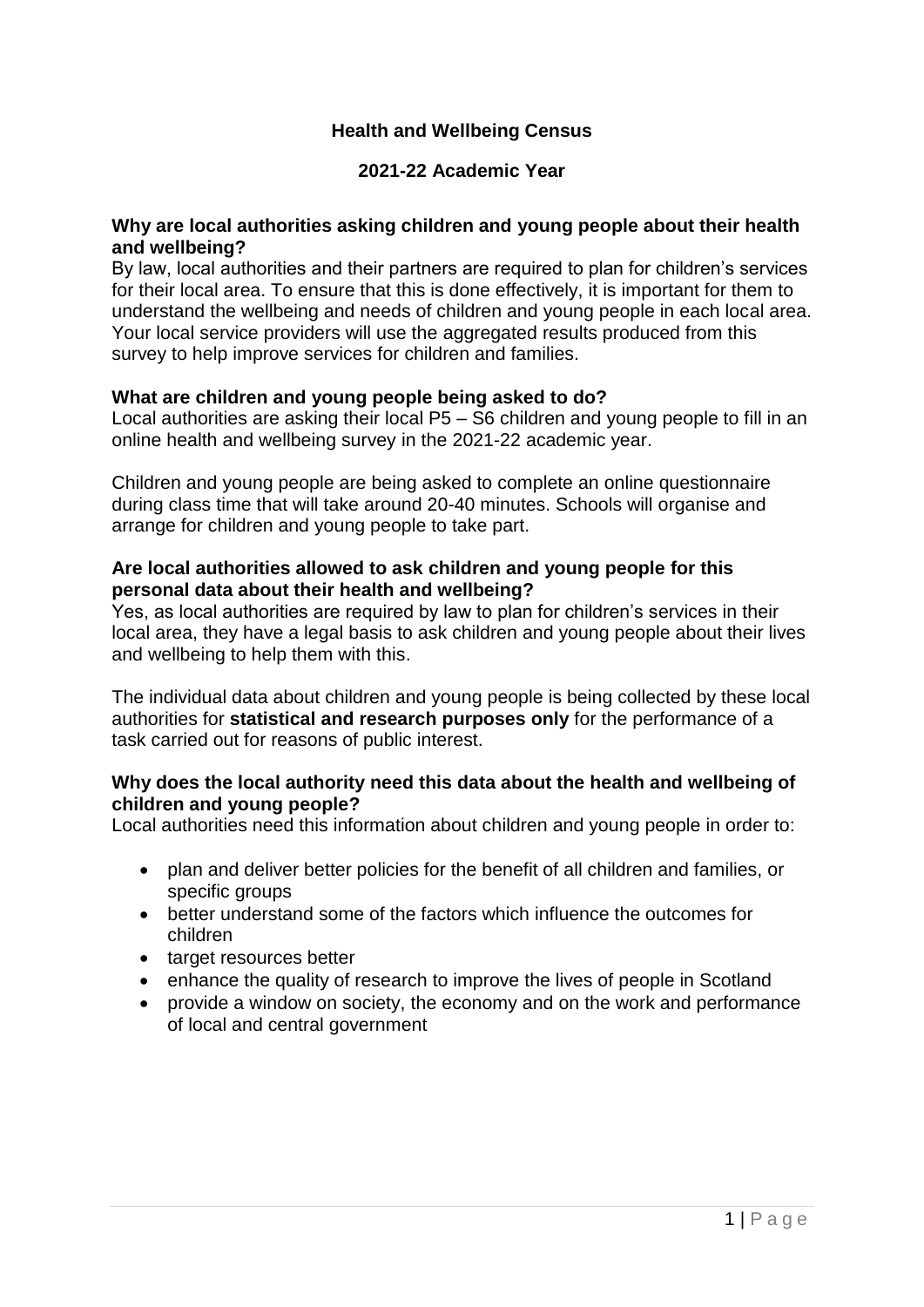# **Will anyone see the answers provided by children and young people?**

No one other than a small team of analysts and IT support staff within each local authority will see the answers provided by children and young people. These staff are trained to keep data safe, confidential and anonymous. Children and young people will not be asked to type in their name into the survey. Their answers will be stored securely by each local authority, and their schools, teachers or parents/carers will not see any of the answers provided by individual children and young people. All information will be confidential and secure. **Your local authority will not publish or make publicly available any information that allows individual children and young people be identified,** nor will data be routinely used to take any direct actions on individual children and young people as a result of the information they provide.

However, if analysts within your local authority see anything in the answers provided by some children and young people that raises some concerns, they may need to do something to help these individuals. This would be the **only** time that the identify of individual children and young people would be sought by identifying these individuals from a separate database that holds the names of children and young people together with their Scottish Candidate Number, and for which the local authority also has access too. This should **not** happen very often so it is **highly unlikely** that anyone will contact children, young people or their families.

### **What topics will children and young people be asked about in the survey?**

Children and young people will be asked questions that cover a wide range of topics, such as:

- Their attitude to school
- Their perception of achievement
- Their perception on the pressure of school work
- Their physical activity/exercise
- Their eating behaviours
- Their general health
- Their general wellbeing (life satisfaction)
- Their mental wellbeing (S2 pupils upwards)
- Their physical or mental health condition
- Their sleep pattern
- Their feeling of discrimination
- Their relationship with peers
- Their self-perception (body image)
- Their social media and online experience
- Their relationships with family / environment
- Their relationships with parents/carers
- Their resilience
- Their involvement in decision making
- Their involvement in positive activities
- Their caring responsibilities
- Their experience of bullying
- Their aspirations and career planning
- Their involvement in positive activities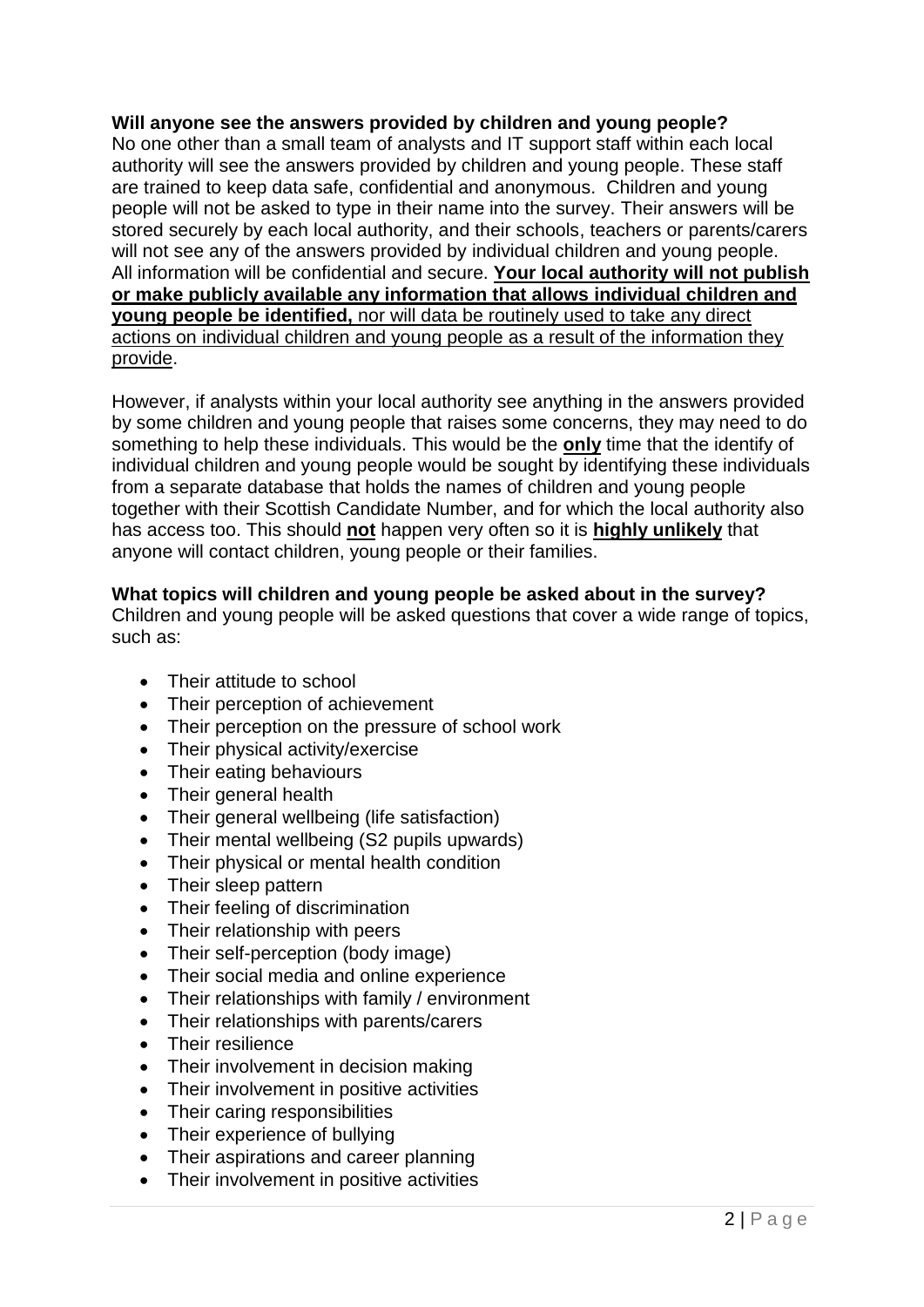- Their sedentary behaviour
- Their perception on places to play
- Their use of alcohol (S2 pupils upwards)
- Their use of tobacco (S2 pupils upwards)
- Their use of drugs (S4 pupils upwards)
- Their relationships and sexual health (S4 pupils upwards)

#### **Who created the questions and designed the questionnaires?**

The Scottish Government established a national Health and Wellbeing Questionnaire Content Group in April 2018 with a remit of creating a complete set of age/stage appropriate questions for use in a Health and Wellbeing Census, and then to draw on these questions to produce a recommended set of questionnaires.

The group was made up of representatives and analysts from Public Health Scotland, local authorities, schools, Education Scotland, and the Scottish Government.

By and large, the questions being used in the census have been derived from existing health and well-being surveys which have already been tested, used in existing surveys, and ethically approved.

#### **Will the information about children and young people's health and wellbeing be shared with others?**

Yes, local authorities will share the responses provided by children and young people with analysts at the Scottish Government using secure transfer systems. The law allows local authorities to do this, and the Scottish Government also has a legal basis for requesting and requiring this information from each local authority.

This information is shared so that the Scottish Government can use this information to develop and monitor national policies, to target and provide resources, and to provide Parliament, Ministers and the wider community with information in relation to the lives and wellbeing of children and young people. **Individual children and young people will never be identified from any published findings**.

### **Will the Scottish Government share information about the health and wellbeing of children and young people with others?**

The Scottish Government may, by law, further share data about the health and wellbeing of children and young people with other approved organisations and researchers. However, data access will only be granted once this has been thoroughly reviewed and approved by their own data access procedures, and will only be shared for further **statistical and research purposes**. **Individual children and young people will never be identified from any published findings**.

Any sharing or linkage of data about children and young people will be done under the strict controls, and will be consistent with their data policy and the [National Data](https://www.gov.scot/publications/joined-up-data-better-decisions-guiding-principles-data-linkage/pages/1/)  [Linkage Guiding Principles.](https://www.gov.scot/publications/joined-up-data-better-decisions-guiding-principles-data-linkage/pages/1/) At all times, an individual's rights under the General Data Protection Regulation (UK GDPR) and other relevant legislation will be ensured. **Individual children and young people will never be identified from any published findings as a result of any linked data**.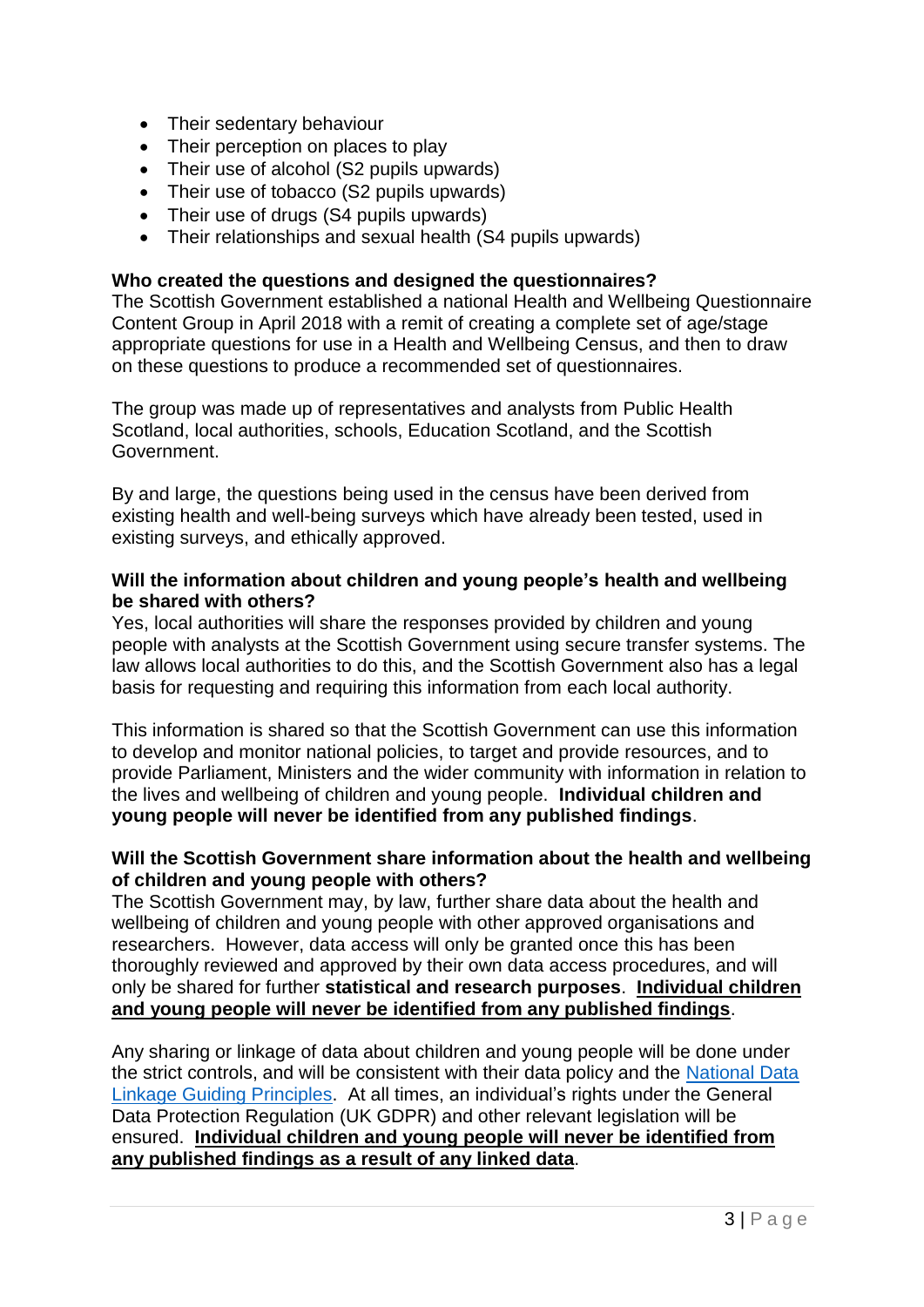## **How do local authorities and the Scottish Government store the data about the health and wellbeing of children and young people?**

Local authorities and the Scottish Government are each responsible for the secure storage, management of, and access arrangements to data held within their organisation, and to ensure that they each have a set of robust processes and procedures in place.

## **How long will local authorities and the Scottish Government keep the data about the health and wellbeing of children and young people?**

The personal data held by local authorities and the Scottish Government about the health and wellbeing of children and young people can be stored for longer periods as the data is being stored and processed solely for archiving purposes in the public interest, scientific or historical research purposes or statistical purposes and is subject to implementation of the appropriate technical and organisational measures required by the UK GDPR in order to safeguard the rights and freedoms of individuals.

## **Will children and young people's answers affect the services they receive?**

No. The answers given by children and young people will be combined to produce statistical summaries that, in turn, help plan for services in the future.

## **Do children and young people need to take part?**

No. It is up to parents, carers and children and young people themselves to decide whether children and young person should take part. Children and young people can be opt-outed by parents/carers notifying their child's school. Children and young people themselves can also say to their teacher that they do not wish to take part at any time. Not taking part will have no impact on a child or young person's schooling or any services they use.

### **What happens if a child or young person needs help, or wants to discuss something, after taking part in the Census?**

At the beginning and end of the questionnaire, children and young people will be informed that if any of the Census questions have made them think of any problems, or has raised any issues they are having, then they are advised to speak to someone in relation to the information they have provided in the Census. For example, if pupils are having problems with other pupils (e.g. feeling that they are being bullied), they are advised to talk about this with their parents / carers / teacher / support worker, etc.

# **Will results from the Census be published?**

Yes, The local authorities conducting their own health and wellbeing census in the 2021/22 school year will be encouraged to use and make available their aggregated results as part of their own evidence in identifying where action is needed to improve the health and wellbeing of their children and young people within their authority, that will also help them to start monitoring changes over time.

The Scottish Government will publish national results as part of their public task to provide a window on society, the economy and on the work and performance of government by publishing statistical publications and additional tables about the